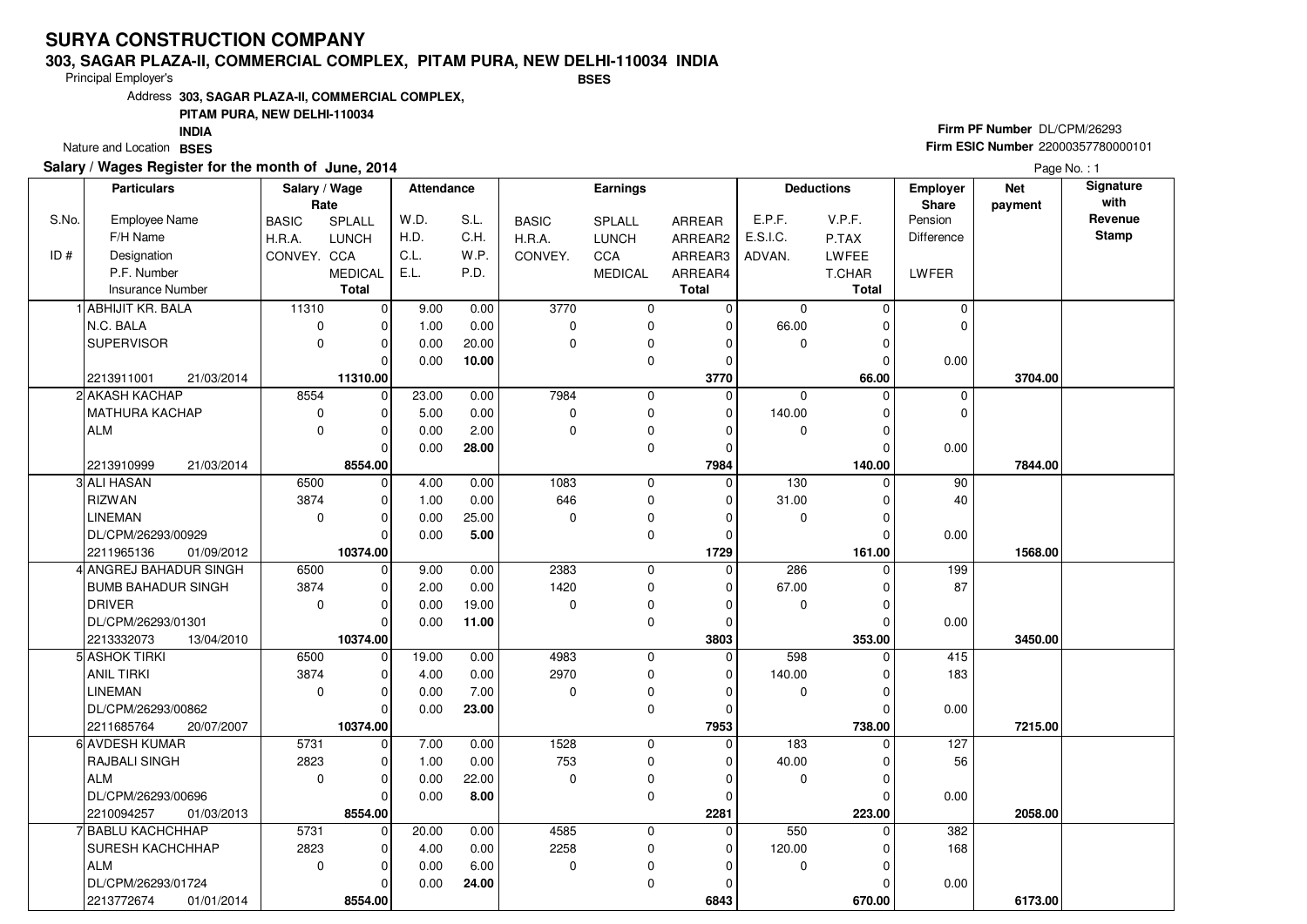#### **303, SAGAR PLAZA-II, COMMERCIAL COMPLEX, PITAM PURA, NEW DELHI-110034 INDIABSES**

Principal Employer's

Address**303, SAGAR PLAZA-II, COMMERCIAL COMPLEX,**

## **PITAM PURA, NEW DELHI-110034**

Nature and Location BSES **INDIA**

## **Salary / Wages Register for the month of June, 2014**

## **Firm PF Number** DL/CPM/26293 **Firm ESIC Number** 22000357780000101

|       | <b>Particulars</b>       | Salary / Wage<br>Rate |                | <b>Attendance</b> |       |              | <b>Earnings</b> |               |          | <b>Deductions</b> | <b>Employer</b><br>Share | <b>Net</b><br>payment | Signature<br>with |
|-------|--------------------------|-----------------------|----------------|-------------------|-------|--------------|-----------------|---------------|----------|-------------------|--------------------------|-----------------------|-------------------|
| S.No. | Employee Name            | <b>BASIC</b>          | <b>SPLALL</b>  | W.D.              | S.L.  | <b>BASIC</b> | <b>SPLALL</b>   | <b>ARREAR</b> | E.P.F.   | V.P.F.            | Pension                  |                       | Revenue           |
|       | F/H Name                 | H.R.A.                | <b>LUNCH</b>   | H.D.              | C.H.  | H.R.A.       | <b>LUNCH</b>    | ARREAR2       | E.S.I.C. | P.TAX             | Difference               |                       | <b>Stamp</b>      |
| ID#   | Designation              | CONVEY. CCA           |                | C.L.              | W.P.  | CONVEY.      | CCA             | ARREAR3       | ADVAN.   | <b>LWFEE</b>      |                          |                       |                   |
|       | P.F. Number              |                       | <b>MEDICAL</b> | E.L.              | P.D.  |              | <b>MEDICAL</b>  | ARREAR4       |          | T.CHAR            | LWFER                    |                       |                   |
|       | <b>Insurance Number</b>  |                       | <b>Total</b>   |                   |       |              |                 | <b>Total</b>  |          | Total             |                          |                       |                   |
|       | 8 BAHADUR                | 6500                  | $\mathbf 0$    | 3.00              | 0.00  | 650          | 0               | $\mathbf 0$   | 78       | $\Omega$          | 54                       |                       |                   |
|       | AMJAD ALI                | 3874                  | 0              | 0.00              | 0.00  | 387          | 0               | $\mathbf 0$   | 19.00    | $\Omega$          | 24                       |                       |                   |
|       | <b>LINEMAN</b>           | $\mathbf 0$           | 0              | 0.00              | 27.00 | 0            | 0               | $\Omega$      | 0        | $\Omega$          |                          |                       |                   |
|       | DL/CPM/26293/00688       |                       | $\Omega$       | 0.00              | 3.00  |              | 0               | $\mathbf 0$   |          | $\Omega$          | 0.00                     |                       |                   |
|       | 2210093934<br>01/02/2007 |                       | 10374.00       |                   |       |              |                 | 1037          |          | 97.00             |                          | 940.00                |                   |
|       | 9 BASHANTI LAL           | 6500                  | $\Omega$       | 23.00             | 0.00  | 6067         | $\mathbf 0$     | $\Omega$      | 728      | $\Omega$          | 505                      |                       |                   |
|       | <b>RAM LAL</b>           | 3874                  | 0              | 5.00              | 0.00  | 3616         | 0               | 0             | 170.00   | 0                 | 223                      |                       |                   |
|       | <b>DRIVER</b>            | 0                     | $\Omega$       | 0.00              | 2.00  | $\mathbf 0$  | 0               | $\Omega$      | 0        | $\Omega$          |                          |                       |                   |
|       | DL/CPM/26293/01412       |                       | $\Omega$       | 0.00              | 28.00 |              | 0               | $\mathbf 0$   |          | $\Omega$          | 0.00                     |                       |                   |
|       | 2213549967<br>01/12/2010 |                       | 10374.00       |                   |       |              |                 | 9683          |          | 898.00            |                          | 8785.00               |                   |
|       | 10 CHHOTU TIGGA          | 5731                  | $\mathbf 0$    | 16.00             | 0.00  | 3821         | 0               | $\mathbf 0$   | 459      | $\Omega$          | 318                      |                       |                   |
|       | LT. BUDHU TIGGA          | 2823                  | 0              | 4.00              | 0.00  | 1882         | 0               | $\mathbf 0$   | 100.00   | 0                 | 141                      |                       |                   |
|       | <b>ALM</b>               | 0                     | $\Omega$       | 0.00              | 10.00 | 0            | 0               | $\Omega$      | 0        | $\Omega$          |                          |                       |                   |
|       | DL/CPM/26293/01871       |                       | $\Omega$       | 0.00              | 20.00 |              | 0               | 0             |          | $\Omega$          | 0.00                     |                       |                   |
|       | 2213896452<br>22/01/2014 |                       | 8554.00        |                   |       |              |                 | 5703          |          | 559.00            |                          | 5144.00               |                   |
|       | 11 DEVENDRA              | 5731                  | $\Omega$       | 18.00             | 0.00  | 4203         | 0               | $\Omega$      | 504      | $\Omega$          | 350                      |                       |                   |
|       | <b>KRISHAN DEV</b>       | 2823                  | $\Omega$       | 4.00              | 0.00  | 2070         | 0               | 0             | 110.00   | 0                 | 154                      |                       |                   |
|       | <b>ALM</b>               | 0                     | 0              | 0.00              | 8.00  | 0            | 0               | $\Omega$      | 0        | 0                 |                          |                       |                   |
|       | DL/CPM/26293/01759       |                       | $\Omega$       | 0.00              | 22.00 |              | 0               | 0             |          | U                 | 0.00                     |                       |                   |
|       | 2213830456<br>12/06/2013 |                       | 8554.00        |                   |       |              |                 | 6273          |          | 614.00            |                          | 5659.00               |                   |
|       | 12 DHARMENDER KUMAR      | 5731                  | $\mathbf 0$    | 19.00             | 0.00  | 4394         | 0               | $\mathbf 0$   | 527      | $\Omega$          | 366                      |                       |                   |
|       | <b>RAMBACHAN DAS</b>     | 2823                  | $\Omega$       | 4.00              | 0.00  | 2164         | 0               | $\mathbf 0$   | 115.00   | 0                 | 161                      |                       |                   |
|       | <b>ALM</b>               | 0                     | $\Omega$       | 0.00              | 7.00  | $\Omega$     | 0               | 0             | 0        | $\Omega$          |                          |                       |                   |
|       | DL/CPM/26293/01715       |                       | $\Omega$       | 0.00              | 23.00 |              | $\mathbf 0$     | $\mathbf 0$   |          | O                 | 0.00                     |                       |                   |
|       | 2213760916<br>16/11/2013 |                       | 8554.00        |                   |       |              |                 | 6558          |          | 642.00            |                          | 5916.00               |                   |
|       | 13 GANGADHAR GOPE        | 5731                  | $\overline{0}$ | 19.00             | 0.00  | 4394         | 0               | $\Omega$      | 527      | $\Omega$          | 366                      |                       |                   |
|       | LT SURESH GOPE           | 2823                  | $\Omega$       | 4.00              | 0.00  | 2164         | 0               | 0             | 115.00   | 0                 | 161                      |                       |                   |
|       | <b>ALM</b>               | 0                     | $\Omega$       | 0.00              | 7.00  | $\Omega$     | 0               | $\Omega$      | 0        | $\Omega$          |                          |                       |                   |
|       | DL/CPM/26293/01716       |                       | $\Omega$       | 0.00              | 23.00 |              | $\Omega$        | $\Omega$      |          | $\Omega$          | 0.00                     |                       |                   |
|       | 2213760926<br>01/10/2012 |                       | 8554.00        |                   |       |              |                 | 6558          |          | 642.00            |                          | 5916.00               |                   |
|       | 14 GOURA BIRUWA          | 8554                  | $\mathbf 0$    | 22.00             | 0.00  | 7699         | 0               | 0             | $\Omega$ | $\Omega$          | 0                        |                       |                   |
|       | RANJIT BIRUWA            | 0                     | 0              | 5.00              | 0.00  | $\mathbf 0$  | 0               | 0             | 135.00   | $\Omega$          | $\mathbf 0$              |                       |                   |
|       | <b>ALM</b>               | $\mathbf 0$           | $\Omega$       | 0.00              | 3.00  | $\mathbf 0$  | 0               | $\mathbf 0$   | 0        | $\Omega$          |                          |                       |                   |
|       |                          |                       | $\Omega$       | 0.00              | 27.00 |              | $\mathbf 0$     | $\Omega$      |          |                   | 0.00                     |                       |                   |
|       | 2213907325<br>10/03/2014 |                       | 8554.00        |                   |       |              |                 | 7699          |          | 135.00            |                          | 7564.00               |                   |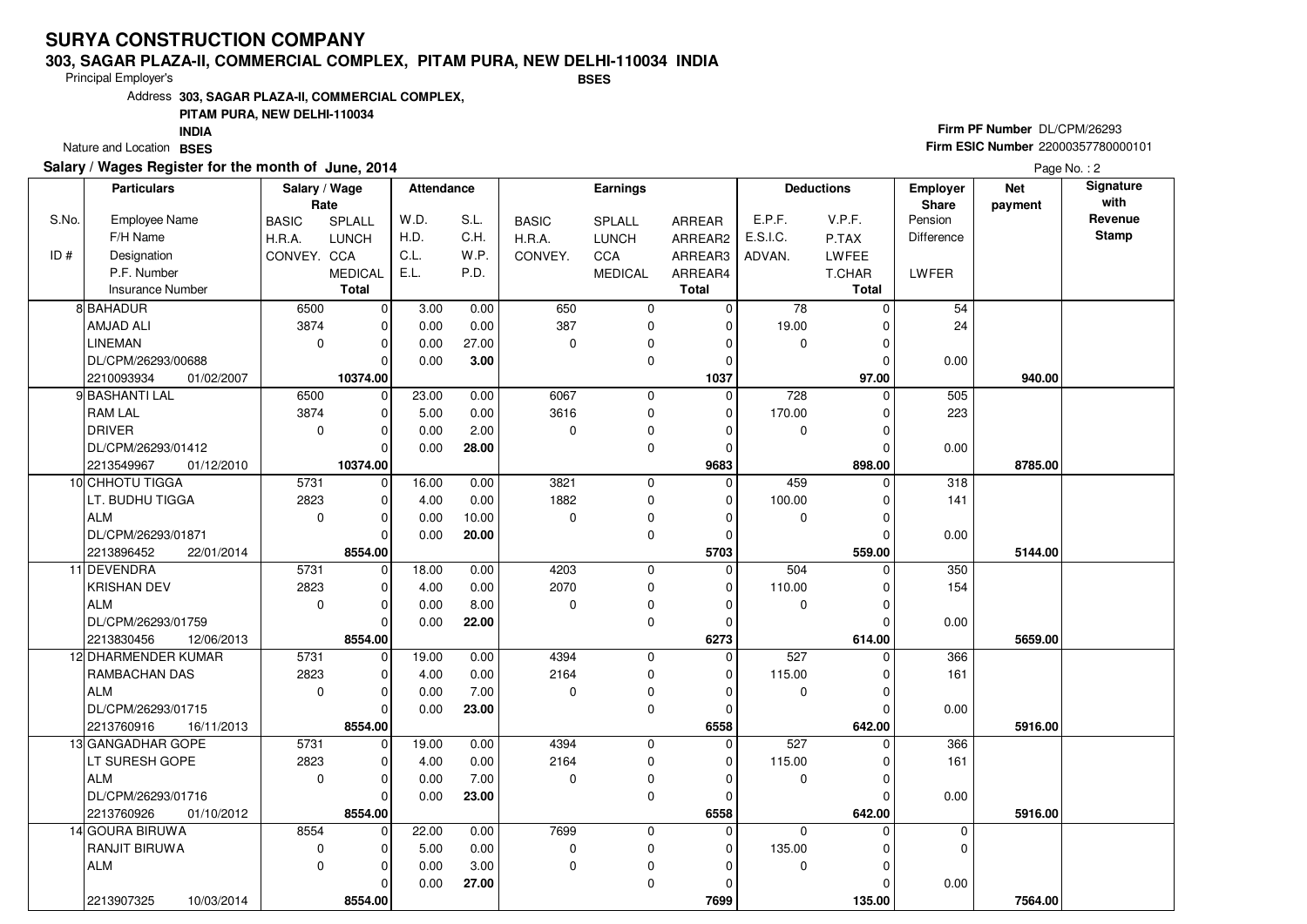#### **303, SAGAR PLAZA-II, COMMERCIAL COMPLEX, PITAM PURA, NEW DELHI-110034 INDIABSES**

Principal Employer's

Address**303, SAGAR PLAZA-II, COMMERCIAL COMPLEX,**

## **PITAM PURA, NEW DELHI-110034**

Nature and Location BSES **INDIA**

## **Salary / Wages Register for the month of June, 2014**

## **Firm PF Number** DL/CPM/26293 **Firm ESIC Number** 22000357780000101

|       | <b>Particulars</b>       | Salary / Wage<br>Rate |                | Attendance |       |              | Earnings       |               |             | <b>Deductions</b> | <b>Employer</b><br><b>Share</b> | <b>Net</b><br>payment | Signature<br>with |
|-------|--------------------------|-----------------------|----------------|------------|-------|--------------|----------------|---------------|-------------|-------------------|---------------------------------|-----------------------|-------------------|
| S.No. | Employee Name            | <b>BASIC</b>          | <b>SPLALL</b>  | W.D.       | S.L.  | <b>BASIC</b> | <b>SPLALL</b>  | <b>ARREAR</b> | E.P.F.      | V.P.F.            | Pension                         |                       | Revenue           |
|       | F/H Name                 | H.R.A.                | <b>LUNCH</b>   | H.D.       | C.H.  | H.R.A.       | <b>LUNCH</b>   | ARREAR2       | E.S.I.C.    | P.TAX             | Difference                      |                       | <b>Stamp</b>      |
| ID#   | Designation              | CONVEY. CCA           |                | C.L.       | W.P.  | CONVEY.      | CCA            | ARREAR3       | ADVAN.      | <b>LWFEE</b>      |                                 |                       |                   |
|       | P.F. Number              |                       | <b>MEDICAL</b> | E.L.       | P.D.  |              | <b>MEDICAL</b> | ARREAR4       |             | T.CHAR            | LWFER                           |                       |                   |
|       | <b>Insurance Number</b>  |                       | <b>Total</b>   |            |       |              |                | <b>Total</b>  |             | Total             |                                 |                       |                   |
|       | 15 JAKIR HUSAN           | 6500                  | $\overline{0}$ | 21.00      | 0.00  | 5633         | 0              | $\Omega$      | 676         | $\Omega$          | 469                             |                       |                   |
|       | <b>ABDUL SAMAD</b>       | 3874                  | $\overline{0}$ | 5.00       | 0.00  | 3357         | 0              | $\mathbf 0$   | 158.00      | $\Omega$          | 207                             |                       |                   |
|       | <b>LINEMAN</b>           | $\mathbf 0$           | 0              | 0.00       | 4.00  | $\mathbf 0$  | 0              | $\Omega$      | $\mathbf 0$ | $\Omega$          |                                 |                       |                   |
|       | DL/CPM/26293/01318       |                       | $\Omega$       | 0.00       | 26.00 |              | 0              | $\mathbf 0$   |             | $\Omega$          | 0.00                            |                       |                   |
|       | 2213466860<br>10/09/2013 |                       | 10374.00       |            |       |              |                | 8990          |             | 834.00            |                                 | 8156.00               |                   |
|       | 16 KAILASH DAS           | 5731                  | $\overline{0}$ | 4.00       | 0.00  | 955          | 0              | $\Omega$      | 115         | $\Omega$          | 80                              |                       |                   |
|       | LT MADHUSUDAN DAS        | 2823                  | $\overline{0}$ | 1.00       | 0.00  | 471          | 0              | $\mathbf 0$   | 25.00       | $\Omega$          | 35                              |                       |                   |
|       | <b>ALM</b>               | $\mathbf 0$           | $\Omega$       | 0.00       | 25.00 | $\Omega$     | 0              | $\Omega$      | $\mathbf 0$ | $\Omega$          |                                 |                       |                   |
|       | DL/CPM/26293/01725       |                       | $\Omega$       | 0.00       | 5.00  |              | 0              | $\mathbf 0$   |             | $\Omega$          | 0.00                            |                       |                   |
|       | 2213772675<br>02/12/2013 |                       | 8554.00        |            |       |              |                | 1426          |             | 140.00            |                                 | 1286.00               |                   |
|       | 17 LAKHAN KHALKU         | 6500                  | $\overline{0}$ | 17.00      | 0.00  | 4333         | 0              | $\mathbf 0$   | 520         | $\Omega$          | 361                             |                       |                   |
|       | JEETU KHALKU             | 3874                  | 0              | 3.00       | 0.00  | 2583         | 0              | $\Omega$      | 122.00      | $\Omega$          | 159                             |                       |                   |
|       | <b>LINEMAN</b>           | $\mathbf 0$           | $\Omega$       | 0.00       | 10.00 | $\Omega$     | 0              | $\Omega$      | $\mathbf 0$ | $\Omega$          |                                 |                       |                   |
|       | DL/CPM/26293/00700       |                       | 0              | 0.00       | 20.00 |              | 0              | $\Omega$      |             | $\Omega$          | 0.00                            |                       |                   |
|       | 2213176988<br>09/04/2007 |                       | 10374.00       |            |       |              |                | 6916          |             | 642.00            |                                 | 6274.00               |                   |
|       | 18 LALAN SINGH           | 6500                  | $\overline{0}$ | 0.00       | 0.00  | $\mathbf 0$  | 0              | $\Omega$      | $\mathbf 0$ | $\Omega$          | $\mathbf 0$                     |                       |                   |
|       | <b>RAJBALI SINGH</b>     | 3874                  | 0              | 0.00       | 0.00  | $\mathbf 0$  | 0              | $\Omega$      | 0.00        | $\Omega$          | $\mathbf 0$                     |                       |                   |
|       | <b>LINEMAN</b>           | 0                     | $\Omega$       | 0.00       | 30.00 | $\Omega$     | 0              | $\Omega$      | $\mathbf 0$ | $\Omega$          |                                 |                       |                   |
|       | DL/CPM/26293/01443       |                       | $\Omega$       | 0.00       | 0.00  |              | 0              | $\Omega$      |             | $\Omega$          | 0.00                            |                       |                   |
|       | 2213575384<br>15/02/2011 |                       | 10374.00       |            |       |              |                | $\mathbf 0$   |             | 0.00              |                                 | 0.00                  |                   |
|       | 19 MANOJ KARWA           | 8554                  | $\overline{0}$ | 13.00      | 0.00  | 4277         | 0              | $\mathbf 0$   | $\mathbf 0$ | $\Omega$          | 0                               |                       |                   |
|       | ABHIMANU KARWA           | 0                     | 0              | 2.00       | 0.00  | $\Omega$     | 0              | $\Omega$      | 75.00       | $\Omega$          | 0                               |                       |                   |
|       | <b>ALM</b>               | 0                     | $\mathbf 0$    | 0.00       | 0.00  | $\mathbf 0$  | 0              | $\Omega$      | $\mathbf 0$ | $\mathbf{0}$      |                                 |                       |                   |
|       |                          |                       | $\Omega$       | 0.00       | 15.00 |              | 0              | $\Omega$      |             | $\Omega$          | 0.00                            |                       |                   |
|       | 2213932212<br>12/06/2014 |                       | 8554.00        |            |       |              |                | 4277          |             | 75.00             |                                 | 4202.00               |                   |
|       | 20 MANOJ KUMAR           | 5731                  | $\overline{0}$ | 16.00      | 0.00  | 3630         | 0              | $\Omega$      | 436         | $\Omega$          | 302                             |                       |                   |
|       | <b>RAMDEEN</b>           | 2823                  | $\Omega$       | 3.00       | 0.00  | 1788         | 0              | $\Omega$      | 95.00       | $\Omega$          | 134                             |                       |                   |
|       | <b>ALM</b>               | 0                     | $\Omega$       | 0.00       | 11.00 | $\mathbf 0$  | 0              | $\Omega$      | 0           | 0                 |                                 |                       |                   |
|       | DL/CPM/26293/00840       |                       | $\Omega$       | 0.00       | 19.00 |              | 0              | $\Omega$      |             | $\Omega$          | 0.00                            |                       |                   |
|       | 2211675142<br>01/07/2007 |                       | 8554.00        |            |       |              |                | 5418          |             | 531.00            |                                 | 4887.00               |                   |
|       | 21 MOHAMAD RINKU         | 5731                  | $\overline{0}$ | 19.00      | 0.00  | 4394         | 0              | $\mathbf 0$   | 527         | $\Omega$          | 366                             |                       |                   |
|       | <b>MOHAMAD SHAHID</b>    | 2823                  | $\Omega$       | 4.00       | 0.00  | 2164         | 0              | $\mathbf 0$   | 115.00      | $\Omega$          | 161                             |                       |                   |
|       | <b>ALM</b>               | $\Omega$              | $\Omega$       | 0.00       | 7.00  | $\Omega$     | 0              | $\Omega$      | 0           | O                 |                                 |                       |                   |
|       | DL/CPM/26293/01444       |                       | $\Omega$       | 0.00       | 23.00 |              | 0              | 0             |             | C                 | 0.00                            |                       |                   |
|       | 2213575396<br>15/02/2011 |                       | 8554.00        |            |       |              |                | 6558          |             | 642.00            |                                 | 5916.00               |                   |
|       |                          |                       |                |            |       |              |                |               |             |                   |                                 |                       |                   |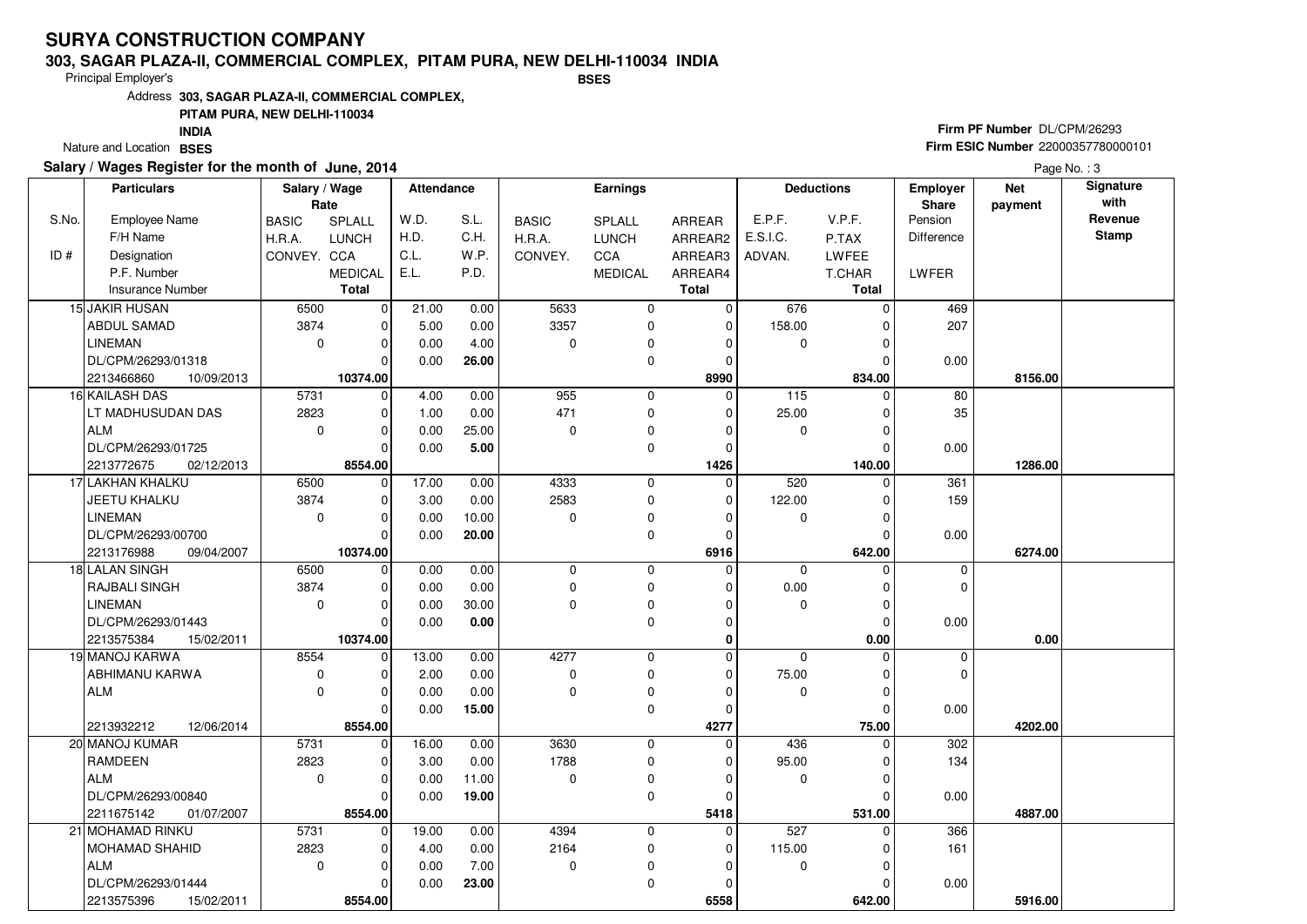#### **303, SAGAR PLAZA-II, COMMERCIAL COMPLEX, PITAM PURA, NEW DELHI-110034 INDIABSES**

Principal Employer's

Address**303, SAGAR PLAZA-II, COMMERCIAL COMPLEX,**

## **PITAM PURA, NEW DELHI-110034**

Nature and Location BSES **INDIA**

## **Salary / Wages Register for the month of June, 2014**

## **Firm PF Number** DL/CPM/26293 **Firm ESIC Number** 22000357780000101

|       | <b>Particulars</b>       | Salary / Wage |                | Attendance |       |              | Earnings       |              |             | <b>Deductions</b> | <b>Employer</b>         | <b>Net</b> | Signature<br>with |
|-------|--------------------------|---------------|----------------|------------|-------|--------------|----------------|--------------|-------------|-------------------|-------------------------|------------|-------------------|
| S.No. | Employee Name            | Rate          |                | W.D.       | S.L.  |              |                |              | E.P.F.      | V.P.F.            | <b>Share</b><br>Pension | payment    | Revenue           |
|       |                          | <b>BASIC</b>  | <b>SPLALL</b>  |            |       | <b>BASIC</b> | <b>SPLALL</b>  | ARREAR       |             |                   |                         |            | <b>Stamp</b>      |
|       | F/H Name                 | H.R.A.        | <b>LUNCH</b>   | H.D.       | C.H.  | H.R.A.       | <b>LUNCH</b>   | ARREAR2      | E.S.I.C.    | P.TAX             | Difference              |            |                   |
| ID#   | Designation              | CONVEY. CCA   |                | C.L.       | W.P.  | CONVEY.      | CCA            | ARREAR3      | ADVAN.      | <b>LWFEE</b>      |                         |            |                   |
|       | P.F. Number              |               | <b>MEDICAL</b> | E.L.       | P.D.  |              | <b>MEDICAL</b> | ARREAR4      |             | T.CHAR            | LWFER                   |            |                   |
|       | Insurance Number         |               | <b>Total</b>   |            |       |              |                | <b>Total</b> |             | <b>Total</b>      |                         |            |                   |
|       | 22 MOHD ASRAF            | 5731          | $\mathbf 0$    | 17.00      | 0.00  | 4012         | 0              | 0            | 481         | $\Omega$          | 334                     |            |                   |
|       | LT MOHD IMTIAZ           | 2823          | 0              | 4.00       | 0.00  | 1976         | 0              | $\mathbf 0$  | 105.00      | 0                 | 147                     |            |                   |
|       | <b>ALM</b>               | $\mathbf 0$   | 0              | 0.00       | 9.00  | $\Omega$     | 0              | $\Omega$     | 0           | $\Omega$          |                         |            |                   |
|       | DL/CPM/26293/01656       |               | $\Omega$       | 0.00       | 21.00 |              | 0              | $\mathbf 0$  |             | $\Omega$          | 0.00                    |            |                   |
|       | 2213679753<br>10/12/2011 |               | 8554.00        |            |       |              |                | 5988         |             | 586.00            |                         | 5402.00    |                   |
|       | 23 MOHD EHSAN            | 5731          | $\mathbf 0$    | 5.00       | 0.00  | 1146         | 0              | $\Omega$     | 138         | $\Omega$          | 95                      |            |                   |
|       | SHIRAJUDDIN              | 2823          | $\mathbf 0$    | 1.00       | 0.00  | 565          | 0              | $\Omega$     | 30.00       | 0                 | 43                      |            |                   |
|       | <b>ALM</b>               | 0             | $\mathbf 0$    | 0.00       | 24.00 | $\Omega$     | 0              | $\Omega$     | 0           |                   |                         |            |                   |
|       | DL/CPM/26293/00927       |               | $\Omega$       | 0.00       | 6.00  |              | 0              | $\Omega$     |             | $\Omega$          | 0.00                    |            |                   |
|       | 2211965134<br>01/02/2008 |               | 8554.00        |            |       |              |                | 1711         |             | 168.00            |                         | 1543.00    |                   |
|       | 24 MOHD ISHTIAQ          | 5731          | $\mathbf 0$    | 19.00      | 0.00  | 4394         | 0              | $\mathbf 0$  | 527         | $\Omega$          | 366                     |            |                   |
|       | <b>MOHD MUSLIM</b>       | 2823          | $\mathbf 0$    | 4.00       | 0.00  | 2164         | 0              | $\Omega$     | 115.00      | C                 | 161                     |            |                   |
|       | <b>ALM</b>               | $\mathbf 0$   | $\mathbf 0$    | 0.00       | 7.00  | $\Omega$     | 0              | $\mathbf 0$  | 0           | $\Omega$          |                         |            |                   |
|       | DL/CPM/26293/01286       |               | $\Omega$       | 0.00       | 23.00 |              | 0              | $\Omega$     |             | $\mathcal{C}$     | 0.00                    |            |                   |
|       | 2213306581<br>06/03/2010 |               | 8554.00        |            |       |              |                | 6558         |             | 642.00            |                         | 5916.00    |                   |
|       | 25 MUKESH KUMAR SINGH    | 5731          | $\mathbf 0$    | 16.00      | 0.00  | 3821         | 0              | $\Omega$     | 459         | $\Omega$          | 318                     |            |                   |
|       | RANA PRATAP SINGH        | 2823          | $\Omega$       | 4.00       | 0.00  | 1882         | 0              | $\Omega$     | 100.00      |                   | 141                     |            |                   |
|       | <b>ALM</b>               | $\mathbf 0$   | $\mathbf 0$    | 0.00       | 10.00 | $\mathbf 0$  | 0              | $\Omega$     | 0           | 0                 |                         |            |                   |
|       | DL/CPM/26293/01446       |               | $\Omega$       | 0.00       | 20.00 |              | 0              | $\Omega$     |             | $\sqrt{ }$        | 0.00                    |            |                   |
|       | 2213575418<br>15/02/2011 |               | 8554.00        |            |       |              |                | 5703         |             | 559.00            |                         | 5144.00    |                   |
|       | 26 RAJU KUMAR            | 8554          | $\mathbf 0$    | 18.00      | 0.00  | 6273         | 0              | $\Omega$     | $\Omega$    | $\Omega$          | $\mathbf 0$             |            |                   |
|       | <b>VIJAY KUMAR</b>       | 0             | $\Omega$       | 4.00       | 0.00  | 0            | 0              | $\Omega$     | 110.00      | $\sqrt{ }$        | $\Omega$                |            |                   |
|       | <b>ALM</b>               | $\Omega$      | $\mathbf 0$    | 0.00       | 8.00  | $\Omega$     | 0              | $\Omega$     | $\mathbf 0$ | $\Omega$          |                         |            |                   |
|       |                          |               | $\Omega$       | 0.00       | 22.00 |              | 0              | $\Omega$     |             | $\sqrt{ }$        | 0.00                    |            |                   |
|       | 1113593812<br>04/04/2014 |               | 8554.00        |            |       |              |                | 6273         |             | 110.00            |                         | 6163.00    |                   |
|       | 27 RAJU SHAH             | 6500          | $\mathbf 0$    | 18.00      | 0.00  | 4550         | 0              | $\Omega$     | 546         | $\Omega$          | 379                     |            |                   |
|       | TUNTUN SHAH              | 3874          | $\mathbf 0$    | 3.00       | 0.00  | 2712         | 0              | $\Omega$     | 128.00      | $\Omega$          | 167                     |            |                   |
|       | <b>LINEMAN</b>           | 0             | $\mathbf 0$    | 0.00       | 9.00  | $\Omega$     | 0              | $\Omega$     | 0           | $\Omega$          |                         |            |                   |
|       | DL/CPM/26293/01260       |               | $\Omega$       | 0.00       | 21.00 |              | 0              | $\Omega$     |             | $\Omega$          | 0.00                    |            |                   |
|       | 2213176991<br>01/11/2013 |               | 10374.00       |            |       |              |                | 7262         |             | 674.00            |                         | 6588.00    |                   |
|       | 28 RAJU TOPPO            | 6500          | $\Omega$       | 10.00      | 0.00  | 2600         | 0              | $\Omega$     | 312         |                   | 217                     |            |                   |
|       | <b>SINGA TOPPO</b>       | 3874          | $\mathbf 0$    | 2.00       | 0.00  | 1550         | 0              | $\Omega$     | 73.00       |                   | 95                      |            |                   |
|       | <b>LINEMAN</b>           | $\mathbf 0$   | $\mathbf 0$    | 0.00       | 18.00 | $\mathbf 0$  | 0              | $\Omega$     | $\mathbf 0$ | $\Omega$          |                         |            |                   |
|       | DL/CPM/26293/01704       |               | 0              | 0.00       | 12.00 |              | 0              | $\Omega$     |             | 0                 | 0.00                    |            |                   |
|       | 2210026296<br>09/07/2012 |               | 10374.00       |            |       |              |                | 4150         |             | 385.00            |                         | 3765.00    |                   |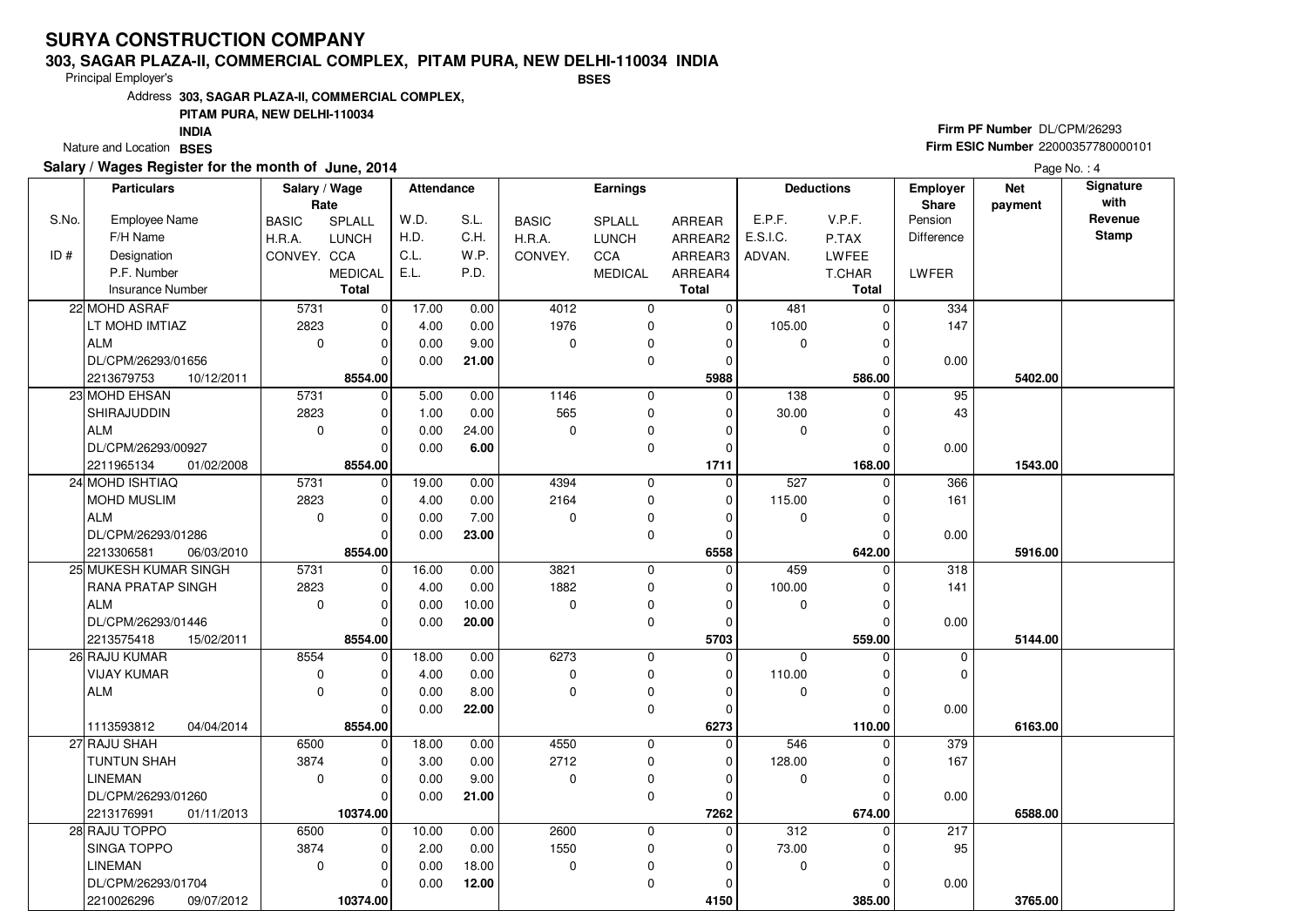#### **303, SAGAR PLAZA-II, COMMERCIAL COMPLEX, PITAM PURA, NEW DELHI-110034 INDIABSES**

Principal Employer's

Address**303, SAGAR PLAZA-II, COMMERCIAL COMPLEX,**

## **PITAM PURA, NEW DELHI-110034**

Nature and Location BSES **INDIA**

## **Salary / Wages Register for the month of June, 2014**

## **Firm PF Number** DL/CPM/26293 **Firm ESIC Number** 22000357780000101

|       | <b>Particulars</b>       | Salary / Wage<br>Rate |                | Attendance |          |              | <b>Earnings</b> |                |             | <b>Deductions</b> | Employer<br>Share | <b>Net</b><br>payment | Signature<br>with |
|-------|--------------------------|-----------------------|----------------|------------|----------|--------------|-----------------|----------------|-------------|-------------------|-------------------|-----------------------|-------------------|
| S.No. | <b>Employee Name</b>     | <b>BASIC</b>          | <b>SPLALL</b>  | W.D.       | S.L.     | <b>BASIC</b> | SPLALL          | ARREAR         | E.P.F.      | V.P.F.            | Pension           |                       | Revenue           |
|       | F/H Name                 | H.R.A.                | <b>LUNCH</b>   | H.D.       | C.H.     | H.R.A.       | <b>LUNCH</b>    | ARREAR2        | E.S.I.C.    | P.TAX             | <b>Difference</b> |                       | <b>Stamp</b>      |
| ID#   | Designation              | CONVEY. CCA           |                | C.L.       | W.P.     | CONVEY.      | <b>CCA</b>      | ARREAR3        | ADVAN.      | <b>LWFEE</b>      |                   |                       |                   |
|       | P.F. Number              |                       | <b>MEDICAL</b> | E.L.       | P.D.     |              | <b>MEDICAL</b>  | ARREAR4        |             | <b>T.CHAR</b>     | LWFER             |                       |                   |
|       | <b>Insurance Number</b>  |                       | <b>Total</b>   |            |          |              |                 | <b>Total</b>   |             | Total             |                   |                       |                   |
|       | 29 RAMA SHANKAR YADAV    | 5731                  | $\overline{0}$ | 22.00      | 0.00     | 5158         | 0               | $\mathbf 0$    | 619         | $\Omega$          | 430               |                       |                   |
|       | SUBARAN YADAV            | 2823                  | $\overline{0}$ | 5.00       | 0.00     | 2541         | 0               | $\mathbf 0$    | 135.00      | O                 | 189               |                       |                   |
|       | <b>ALM</b>               | $\mathbf 0$           | $\Omega$       | 0.00       | 3.00     | $\Omega$     | 0               | $\Omega$       | 0           | O                 |                   |                       |                   |
|       | DL/CPM/26293/00984       |                       | $\Omega$       | 0.00       | 27.00    |              | 0               | $\Omega$       |             | 0                 | 0.00              |                       |                   |
|       | 2212500764<br>28/11/2008 |                       | 8554.00        |            |          |              |                 | 7699           |             | 754.00            |                   | 6945.00               |                   |
|       | 30 RAMESHWAR             | 6500                  | $\Omega$       | 25.00      | 0.00     | 6500         | 0               | $\Omega$       | 780         | $\Omega$          | 541               |                       |                   |
|       | SURESH CHAND             | 3874                  | $\mathbf 0$    | 5.00       | 0.00     | 3874         | 0               | $\mathbf 0$    | 182.00      |                   | 239               |                       |                   |
|       | <b>LINEMAN</b>           | 0                     | $\Omega$       | 0.00       | 0.00     | $\Omega$     | 0               | $\Omega$       | $\mathbf 0$ |                   |                   |                       |                   |
|       | DL/CPM/26293/01494       |                       | $\Omega$       | 0.00       | 30.00    |              | 0               | $\Omega$       |             | O                 | 0.00              |                       |                   |
|       | 2213635001<br>10/09/2013 |                       | 10374.00       |            |          |              |                 | 10374          |             | 962.00            |                   | 9412.00               |                   |
|       | 31 RANA KUMAR SINGH      | 6500                  | $\overline{0}$ | 17.00      | 0.00     | 4550         | 0               | $\Omega$       | 546         | $\Omega$          | 379               |                       |                   |
|       | <b>JAMIDAR SINGH</b>     | 3874                  | $\Omega$       | 4.00       | 0.00     | 2712         | 0               | $\Omega$       | 128.00      | O                 | 167               |                       |                   |
|       | <b>LINEMAN</b>           | 0                     | $\mathbf 0$    | 0.00       | 9.00     | $\Omega$     | 0               | $\Omega$       | 0           | O                 |                   |                       |                   |
|       | DL/CPM/26293/01467       |                       | $\Omega$       | 0.00       | 21.00    |              | 0               | $\Omega$       |             |                   | 0.00              |                       |                   |
|       | 2213585660<br>17/03/2011 |                       | 10374.00       |            |          |              |                 | 7262           |             | 674.00            |                   | 6588.00               |                   |
|       | 32 RANJEET SADA          | 6500                  | $\overline{0}$ | 0.00       | 0.00     | 0            | 0               | $\Omega$       | $\mathbf 0$ | $\Omega$          | 0                 |                       |                   |
|       | <b>BERES SADA</b>        | 3874                  | $\Omega$       | 0.00       | 0.00     | $\Omega$     | 0               | $\Omega$       | 0.00        | $\Omega$          | $\mathbf 0$       |                       |                   |
|       | <b>DRIVER</b>            | 0                     | $\Omega$       | 0.00       | 30.00    | $\Omega$     | 0               | $\Omega$       | 0           | $\Omega$          |                   |                       |                   |
|       | DL/CPM/26293/00975       |                       | $\Omega$       | 0.00       | $0.00\,$ |              | 0               | $\Omega$       |             | $\Omega$          | 0.00              |                       |                   |
|       | 2212257218<br>01/08/2008 |                       | 10374.00       |            |          |              |                 | $\bf{0}$       |             | 0.00              |                   | 0.00                  |                   |
|       | 33 RAVI SHARMA           | 6500                  | $\mathbf 0$    | 25.00      | 0.00     | 6500         | 0               | $\Omega$       | 780         |                   | 541               |                       |                   |
|       | <b>SISTO MISTRI</b>      | 3874                  | $\Omega$       | 5.00       | 0.00     | 3874         | 0               | $\Omega$       | 182.00      |                   | 239               |                       |                   |
|       | <b>LINEMAN</b>           | 0                     | $\Omega$       | 0.00       | 0.00     | $\Omega$     | 0               | $\Omega$       | $\mathbf 0$ | $\Omega$          |                   |                       |                   |
|       | DL/CPM/26293/00659       |                       | $\Omega$       | 0.00       | 30.00    |              | 0               | $\Omega$       |             |                   | 0.00              |                       |                   |
|       | 2205498595<br>18/11/2006 |                       | 10374.00       |            |          |              |                 | 10374          |             | 962.00            |                   | 9412.00               |                   |
|       | 34 SACHIN BEHRA          | 6500                  | $\overline{0}$ | 8.00       | 0.00     | 1950         | 0               | $\overline{0}$ | 234         | $\Omega$          | 162               |                       |                   |
|       | RAJENDER BEHRA           | 3874                  | $\Omega$       | 1.00       | 0.00     | 1162         | 0               | $\Omega$       | 55.00       |                   | $72\,$            |                       |                   |
|       | <b>LINEMAN</b>           | 0                     | $\mathbf 0$    | 0.00       | 21.00    | $\Omega$     | 0               | $\Omega$       | 0           | 0                 |                   |                       |                   |
|       | DL/CPM/26293/01469       |                       | $\Omega$       | 0.00       | 9.00     |              | 0               | $\Omega$       |             | $\Omega$          | 0.00              |                       |                   |
|       | 2213585667<br>17/03/2011 |                       | 10374.00       |            |          |              |                 | 3112           |             | 289.00            |                   | 2823.00               |                   |
|       | 35 SAFIQUL ASLAM         | 5731                  | $\overline{0}$ | 20.00      | 0.00     | 4776         | 0               | $\mathbf 0$    | 573         | $\Omega$          | 398               |                       |                   |
|       | <b>ABDUL LATIF</b>       | 2823                  | $\Omega$       | 5.00       | 0.00     | 2353         | 0               | $\Omega$       | 125.00      |                   | 175               |                       |                   |
|       | <b>ALM</b>               | $\mathbf 0$           | 0              | 0.00       | 5.00     | 0            | 0               | $\Omega$       | 0           |                   |                   |                       |                   |
|       | DL/CPM/26293/00686       |                       | 0              | 0.00       | 25.00    |              | 0               | 0              |             |                   | 0.00              |                       |                   |
|       | 2210093891<br>10/09/2013 |                       | 8554.00        |            |          |              |                 | 7129           |             | 698.00            |                   | 6431.00               |                   |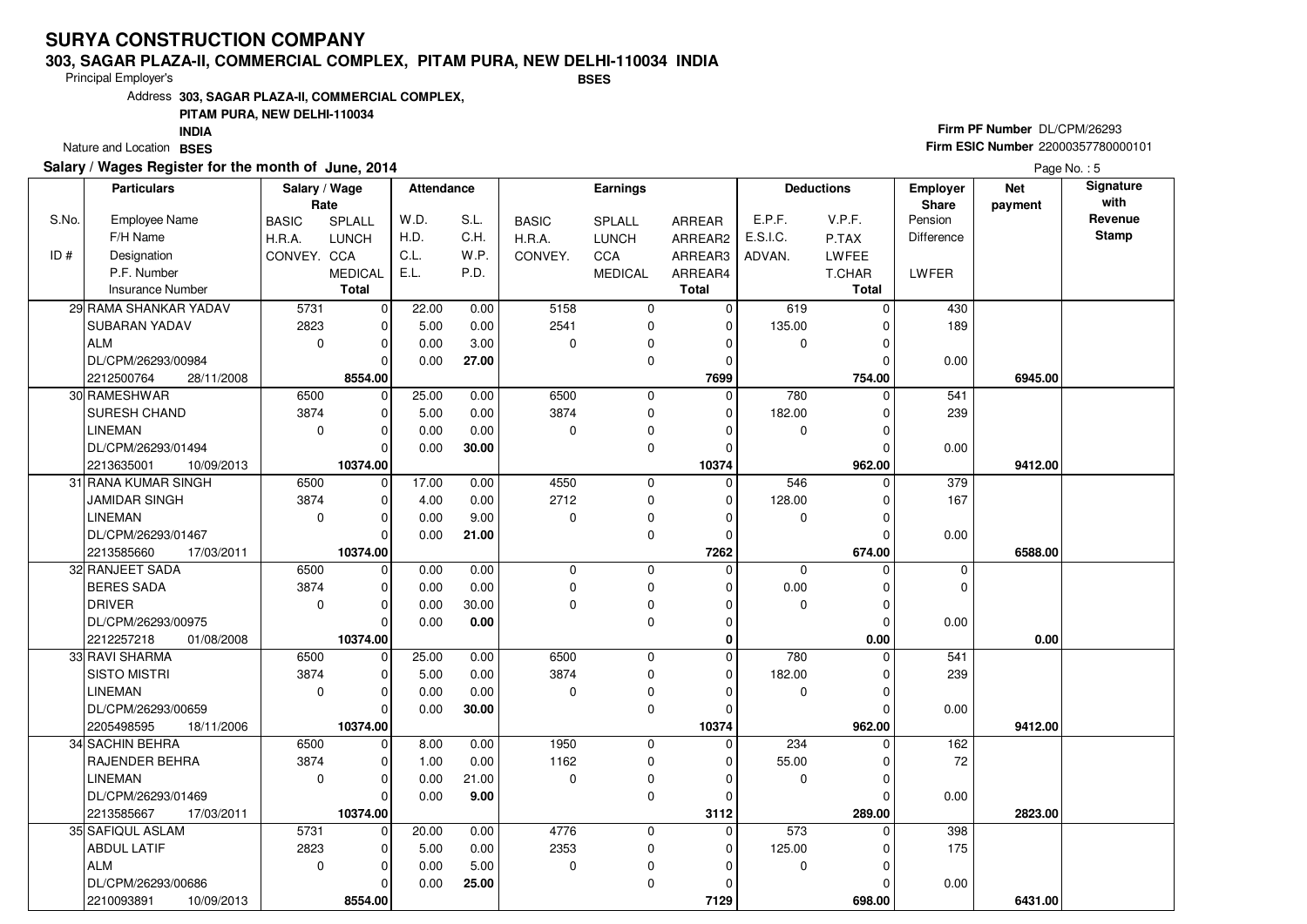#### **303, SAGAR PLAZA-II, COMMERCIAL COMPLEX, PITAM PURA, NEW DELHI-110034 INDIABSES**

Principal Employer's

Address**303, SAGAR PLAZA-II, COMMERCIAL COMPLEX,**

## **PITAM PURA, NEW DELHI-110034**

Nature and Location BSES **INDIA**

## **Salary / Wages Register for the month of June, 2014**

## **Firm PF Number** DL/CPM/26293 **Firm ESIC Number** 22000357780000101

|       | <b>Particulars</b>       | Salary / Wage<br>Rate |                | Attendance |       |              | <b>Earnings</b> |              |                  | <b>Deductions</b> | Employer<br>Share | <b>Net</b><br>payment | Signature<br>with |
|-------|--------------------------|-----------------------|----------------|------------|-------|--------------|-----------------|--------------|------------------|-------------------|-------------------|-----------------------|-------------------|
| S.No. | Employee Name            | <b>BASIC</b>          | SPLALL         | W.D.       | S.L.  | <b>BASIC</b> | SPLALL          | ARREAR       | E.P.F.           | V.P.F.            | Pension           |                       | Revenue           |
|       | F/H Name                 | H.R.A.                | <b>LUNCH</b>   | H.D.       | C.H.  | H.R.A.       | <b>LUNCH</b>    | ARREAR2      | E.S.I.C.         | P.TAX             | Difference        |                       | <b>Stamp</b>      |
| ID#   | Designation              | CONVEY. CCA           |                | C.L.       | W.P.  | CONVEY.      | <b>CCA</b>      | ARREAR3      | ADVAN.           | <b>LWFEE</b>      |                   |                       |                   |
|       | P.F. Number              |                       | <b>MEDICAL</b> | E.L.       | P.D.  |              | <b>MEDICAL</b>  | ARREAR4      |                  | T.CHAR            | LWFER             |                       |                   |
|       | Insurance Number         |                       | <b>Total</b>   |            |       |              |                 | <b>Total</b> |                  | <b>Total</b>      |                   |                       |                   |
|       | 36 SANJAY KUMAR          | 5731                  | 0              | 0.00       | 0.00  | $\mathbf 0$  | 0               | $\mathbf 0$  | $\mathbf 0$      | $\Omega$          | $\mathbf 0$       |                       |                   |
|       | <b>RANGILAL</b>          | 2823                  | 0              | 0.00       | 0.00  | $\Omega$     | 0               | 0            | 0.00             |                   | $\Omega$          |                       |                   |
|       | <b>ALM</b>               | $\mathbf 0$           | $\Omega$       | 0.00       | 30.00 | $\Omega$     | 0               | $\Omega$     | $\Omega$         | O                 |                   |                       |                   |
|       | DL/CPM/26293/01670       |                       | $\Omega$       | 0.00       | 0.00  |              | 0               | $\Omega$     |                  | 0                 | 0.00              |                       |                   |
|       | 2213695017<br>15/02/2012 |                       | 8554.00        |            |       |              |                 | $\bf{0}$     |                  | 0.00              |                   | 0.00                  |                   |
|       | 37 SHAN BABU             | 10374                 | 0              | 21.00      | 0.00  | 8645         | 0               | $\Omega$     | $\mathbf 0$      | $\Omega$          | $\mathbf 0$       |                       |                   |
|       | RAJU                     | 0                     | $\Omega$       | 4.00       | 0.00  | 0            | 0               | $\mathbf 0$  | 152.00           | $\Omega$          | $\Omega$          |                       |                   |
|       | <b>LINEMAN</b>           | 0                     | $\Omega$       | 0.00       | 5.00  | $\Omega$     | 0               | $\Omega$     | $\mathbf 0$      | O                 |                   |                       |                   |
|       |                          |                       | $\Omega$       | 0.00       | 25.00 |              | 0               | 0            |                  |                   | 0.00              |                       |                   |
|       | 09/04/2014<br>2210026312 |                       | 10374.00       |            |       |              |                 | 8645         |                  | 152.00            |                   | 8493.00               |                   |
|       | 38 SHANKAR NAYAK         | 5731                  | 0              | 6.00       | 0.00  | 1337         | 0               | $\Omega$     | 160              | O                 | 111               |                       |                   |
|       | <b>HASHIYA NAYAK</b>     | 2823                  | 0              | 1.00       | 0.00  | 659          | 0               | $\Omega$     | 35.00            |                   | 49                |                       |                   |
|       | <b>ALM</b>               | 0                     | $\mathbf 0$    | 0.00       | 23.00 | $\Omega$     | 0               | $\Omega$     | 0                | $\Omega$          |                   |                       |                   |
|       | DL/CPM/26293/01870       |                       | $\mathbf 0$    | 0.00       | 7.00  |              | 0               | $\Omega$     |                  |                   | 0.00              |                       |                   |
|       | 2213896447<br>22/01/2014 |                       | 8554.00        |            |       |              |                 | 1996         |                  | 195.00            |                   | 1801.00               |                   |
|       | 39 SHANKAR SINGH         | 5731                  | $\overline{0}$ | 21.00      | 0.00  | 4967         | 0               | $\Omega$     | 596              | $\Omega$          | 414               |                       |                   |
|       | <b>MURALI SINGH</b>      | 2823                  | $\Omega$       | 5.00       | 0.00  | 2447         | 0               | $\Omega$     | 130.00           |                   | 182               |                       |                   |
|       | <b>ALM</b>               | 0                     | $\Omega$       | 0.00       | 4.00  | $\Omega$     | 0               | $\Omega$     | 0                | ŋ                 |                   |                       |                   |
|       | DL/CPM/26293/01756       |                       | $\Omega$       | 0.00       | 26.00 |              | 0               | $\Omega$     |                  |                   | 0.00              |                       |                   |
|       | 2213816829<br>10/05/2013 |                       | 8554.00        |            |       |              |                 | 7414         |                  | 726.00            |                   | 6688.00               |                   |
|       | 40 SHRIKANT SAH          | 6500                  | $\Omega$       | 16.00      | 0.00  | 4333         | 0               | $\Omega$     | 520              |                   | 361               |                       |                   |
|       | <b>GHANSHYAM SAH</b>     | 4810                  | $\Omega$       | 4.00       | 0.00  | 3207         | 0               | $\Omega$     | 132.00           |                   | 159               |                       |                   |
|       | <b>SUPERVISOR</b>        | 0                     | $\Omega$       | 0.00       | 10.00 | $\Omega$     | 0               | $\Omega$     | $\mathbf 0$      | $\Omega$          |                   |                       |                   |
|       | DL/CPM/26293/01750       |                       | $\mathbf{0}$   | 0.00       | 20.00 |              | 0               | $\Omega$     |                  |                   | 0.00              |                       |                   |
|       | 2213795983<br>15/02/2013 |                       | 11310.00       |            |       |              |                 | 7540         |                  | 652.00            |                   | 6888.00               |                   |
|       | 41 SHYAM SINGH           | 6500                  | $\Omega$       | 22.00      | 0.00  | 5850         | 0               | $\Omega$     | $\overline{702}$ | ŋ                 | 487               |                       |                   |
|       | SURESH SINGH             | 3874                  | $\mathbf 0$    | 5.00       | 0.00  | 3487         | 0               | $\Omega$     | 164.00           | 0                 | 215               |                       |                   |
|       | <b>DRIVER</b>            | 0                     | $\Omega$       | 0.00       | 3.00  | $\Omega$     | 0               | $\Omega$     | 0                |                   |                   |                       |                   |
|       | DL/CPM/26293/01416       |                       | $\Omega$       | 0.00       | 27.00 |              | 0               | $\Omega$     |                  | ŋ                 | 0.00              |                       |                   |
|       | 2205486451<br>14/04/2014 |                       | 10374.00       |            |       |              |                 | 9337         |                  | 866.00            |                   | 8471.00               |                   |
|       | 42 SOM DUTT              | 6500                  | $\Omega$       | 14.00      | 0.00  | 3683         | 0               | $\Omega$     | 442              |                   | 307               |                       |                   |
|       | <b>HARI LAL</b>          | 3874                  | 0              | 3.00       | 0.00  | 2195         | 0               | $\Omega$     | 103.00           |                   | 135               |                       |                   |
|       | <b>LINEMAN</b>           | $\mathbf 0$           | $\Omega$       | 0.00       | 13.00 | $\mathbf 0$  | 0               | O            | $\mathbf 0$      | ŋ                 |                   |                       |                   |
|       | DL/CPM/26293/01338       |                       | 0              | 0.00       | 17.00 |              | 0               | 0            |                  |                   | 0.00              |                       |                   |
|       | 2213501221<br>15/07/2010 |                       | 10374.00       |            |       |              |                 | 5878         |                  | 545.00            |                   | 5333.00               |                   |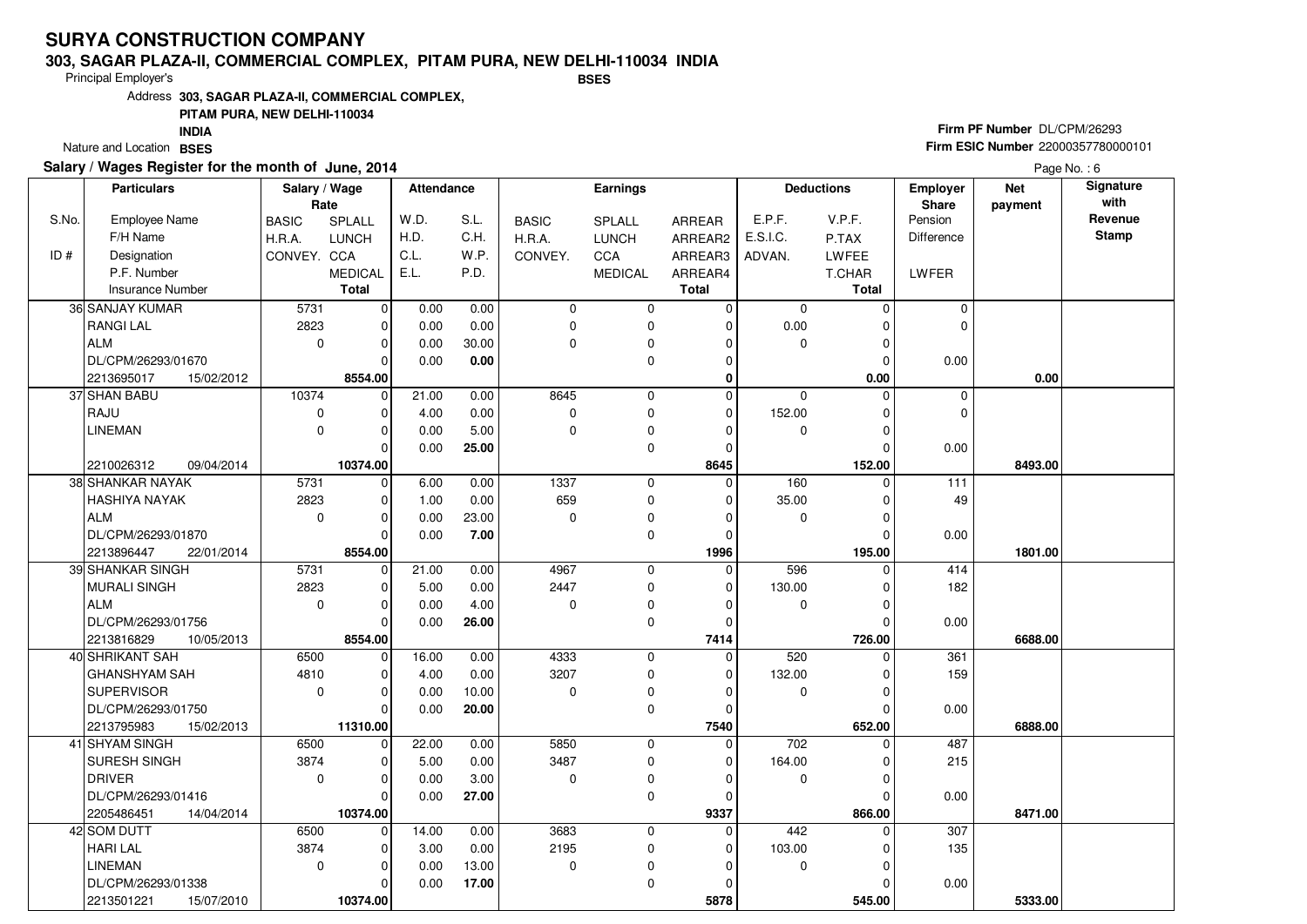#### **303, SAGAR PLAZA-II, COMMERCIAL COMPLEX, PITAM PURA, NEW DELHI-110034 INDIABSES**

Principal Employer's

Address**303, SAGAR PLAZA-II, COMMERCIAL COMPLEX,**

## **PITAM PURA, NEW DELHI-110034**

Nature and Location BSES **INDIA**

## **Salary / Wages Register for the month of June, 2014**

## **Firm PF Number** DL/CPM/26293 **Firm ESIC Number** 22000357780000101

|              | <b>Particulars</b>       | Salary / Wage |                | Attendance |       |              | Earnings       |               |              | <b>Deductions</b> | <b>Employer</b>  | <b>Net</b> | Signature       |
|--------------|--------------------------|---------------|----------------|------------|-------|--------------|----------------|---------------|--------------|-------------------|------------------|------------|-----------------|
| S.No.        | Employee Name            | Rate          |                | W.D.       | S.L.  |              |                |               | E.P.F.       | V.P.F.            | Share<br>Pension | payment    | with<br>Revenue |
|              |                          | <b>BASIC</b>  | <b>SPLALL</b>  | H.D.       | C.H.  | <b>BASIC</b> | SPLALL         | <b>ARREAR</b> | E.S.I.C.     |                   |                  |            | <b>Stamp</b>    |
|              | F/H Name                 | H.R.A.        | <b>LUNCH</b>   |            |       | H.R.A.       | <b>LUNCH</b>   | ARREAR2       |              | P.TAX             | Difference       |            |                 |
| ID#          | Designation              | CONVEY. CCA   |                | C.L.       | W.P.  | CONVEY.      | CCA            | ARREAR3       | ADVAN.       | <b>LWFEE</b>      |                  |            |                 |
|              | P.F. Number              |               | <b>MEDICAL</b> | E.L.       | P.D.  |              | <b>MEDICAL</b> | ARREAR4       |              | T.CHAR            | LWFER            |            |                 |
|              | <b>Insurance Number</b>  |               | <b>Total</b>   |            |       |              |                | <b>Total</b>  |              | <b>Total</b>      |                  |            |                 |
|              | 43 SUBHASH KUMAR         | 5731          | $\overline{0}$ | 17.00      | 0.00  | 4012         | $\mathbf 0$    | $\mathbf 0$   | 481          | $\mathbf 0$       | 334              |            |                 |
|              | <b>JATAN SINGH</b>       | 2823          | $\overline{0}$ | 4.00       | 0.00  | 1976         | $\mathbf 0$    | $\mathbf 0$   | 105.00       |                   | 147              |            |                 |
|              | <b>ALM</b>               | $\mathbf 0$   | $\Omega$       | 0.00       | 9.00  | $\mathbf 0$  | $\mathbf 0$    |               | 0            | $\Omega$          |                  |            |                 |
|              | DL/CPM/26293/00842       |               | $\Omega$       | 0.00       | 21.00 |              | $\mathbf 0$    | $\Omega$      |              |                   | 0.00             |            |                 |
|              | 01/07/2007<br>2211675199 |               | 8554.00        |            |       |              |                | 5988          |              | 586.00            |                  | 5402.00    |                 |
|              | 44 SUKRA KHALKO          | 5731          | 0              | 20.00      | 0.00  | 4776         | $\mathbf 0$    | $\mathbf 0$   | 573          | $\mathbf 0$       | 398              |            |                 |
|              | <b>BAIZU KHALKO</b>      | 2823          | $\Omega$       | 5.00       | 0.00  | 2353         | $\mathbf{0}$   | $\Omega$      | 125.00       | $\Omega$          | 175              |            |                 |
|              | <b>ALM</b>               | 0             | O              | 0.00       | 5.00  | $\mathbf 0$  | $\mathbf 0$    | $\Omega$      | 0            | $\Omega$          |                  |            |                 |
|              | DL/CPM/26293/01859       |               | $\Omega$       | 0.00       | 25.00 |              | $\mathbf 0$    | $\Omega$      |              |                   | 0.00             |            |                 |
|              | 2213873389<br>01/11/2013 |               | 8554.00        |            |       |              |                | 7129          |              | 698.00            |                  | 6431.00    |                 |
|              | 45 SUNIL GOPE            | 5731          | $\overline{0}$ | 21.00      | 0.00  | 4967         | $\mathbf 0$    | $\mathbf 0$   | 596          | 0                 | 414              |            |                 |
|              | <b>LALMOHAN GOPE</b>     | 2823          | $\Omega$       | 5.00       | 0.00  | 2447         | $\mathbf{0}$   | $\Omega$      | 130.00       | $\Omega$          | 182              |            |                 |
|              | <b>ALM</b>               | 0             | $\Omega$       | 0.00       | 4.00  | $\mathbf 0$  | $\mathbf 0$    | $\Omega$      | 0            | $\Omega$          |                  |            |                 |
|              | DL/CPM/26293/01873       |               | $\Omega$       | 0.00       | 26.00 |              | $\mathbf 0$    | $\Omega$      |              |                   | 0.00             |            |                 |
|              | 2213896996<br>28/01/2014 |               | 8554.00        |            |       |              |                | 7414          |              | 726.00            |                  | 6688.00    |                 |
|              | 46 TAJDAR AHMED          | 11310         | $\overline{0}$ | 20.00      | 0.00  | 9425         | $\mathbf 0$    | $\mathbf 0$   | $\mathbf 0$  | $\Omega$          | $\mathbf 0$      |            |                 |
|              | SYED VIQAR AHMED         | 0             | 0              | 5.00       | 0.00  | $\Omega$     | $\mathbf{0}$   | $\Omega$      | 165.00       | $\Omega$          | $\Omega$         |            |                 |
|              | <b>SUPERVISOR</b>        | $\mathbf 0$   | $\Omega$       | 0.00       | 5.00  | $\mathbf 0$  | $\mathbf 0$    | $\Omega$      | $\mathbf 0$  |                   |                  |            |                 |
|              |                          |               | $\Omega$       | 0.00       | 25.00 |              | $\Omega$       | $\Omega$      |              |                   | 0.00             |            |                 |
|              | 2213854531<br>02/09/2013 |               | 11310.00       |            |       |              |                | 9425          |              | 165.00            |                  | 9260.00    |                 |
|              | 47 UDIT NARAYAN          | 6500          | $\overline{0}$ | 24.00      | 0.00  | 6283         | $\mathbf 0$    | $\Omega$      | 754          | $\Omega$          | 523              |            |                 |
|              | <b>R S THAKUR</b>        | 4810          | $\Omega$       | 5.00       | 0.00  | 4650         | $\Omega$       | $\Omega$      | 192.00       |                   | 231              |            |                 |
| <b>DELHI</b> | <b>SUPERVISOR</b>        | $\mathbf 0$   | $\Omega$       | 0.00       | 1.00  | $\mathbf 0$  | $\mathbf 0$    |               | $\mathbf{0}$ | $\Omega$          |                  |            |                 |
|              | DL/CPM/26293/00685       |               | 0              | 0.00       | 29.00 |              | $\mathbf 0$    |               |              |                   | 0.00             |            |                 |
|              | 2210093888<br>01/02/2007 |               | 11310.00       |            |       |              |                | 10933         |              | 946.00            |                  | 9987.00    |                 |
|              | 48 VIJAY TIU             | 5731          | $\Omega$       | 4.00       | 0.00  | 955          | $\mathbf{0}$   | $\Omega$      | 115          | $\Omega$          | 80               |            |                 |
|              | <b>MATA TIU</b>          | 2823          | 0              | 1.00       | 0.00  | 471          | $\mathbf 0$    | $\Omega$      | 25.00        | $\Omega$          | 35               |            |                 |
|              | <b>ALM</b>               | $\mathbf 0$   | $\Omega$       | 0.00       | 25.00 | $\mathbf 0$  | $\mathbf 0$    | $\Omega$      | $\mathbf 0$  | $\Omega$          |                  |            |                 |
|              | DL/CPM/26293/01841       |               | <sup>0</sup>   | 0.00       | 5.00  |              | $\Omega$       | $\Omega$      |              |                   | 0.00             |            |                 |
|              | 2213836464<br>08/07/2013 |               | 8554.00        |            |       |              |                | 1426          |              | 140.00            |                  | 1286.00    |                 |
|              | 49 VINOD KUMAR           | 10374         | $\Omega$       | 6.00       | 0.00  | 2421         | $\mathbf 0$    | $\Omega$      | $\Omega$     | $\Omega$          | $\mathbf 0$      |            |                 |
|              | <b>DHANPAL SINGH</b>     | 0             | $\Omega$       | 1.00       | 0.00  | $\pmb{0}$    | $\mathbf 0$    | $\Omega$      | 43.00        | $\Omega$          | $\Omega$         |            |                 |
|              | LINEMAN                  | $\mathbf 0$   | $\Omega$       | 0.00       | 23.00 | $\mathbf 0$  | $\mathbf 0$    |               | $\mathbf 0$  | $\Omega$          |                  |            |                 |
|              |                          |               | $\Omega$       | 0.00       | 7.00  |              | $\mathbf 0$    |               |              |                   | 0.00             |            |                 |
|              | 2213877882<br>21/11/2013 |               | 10374.00       |            |       |              |                | 2421          |              | 43.00             |                  | 2378.00    |                 |